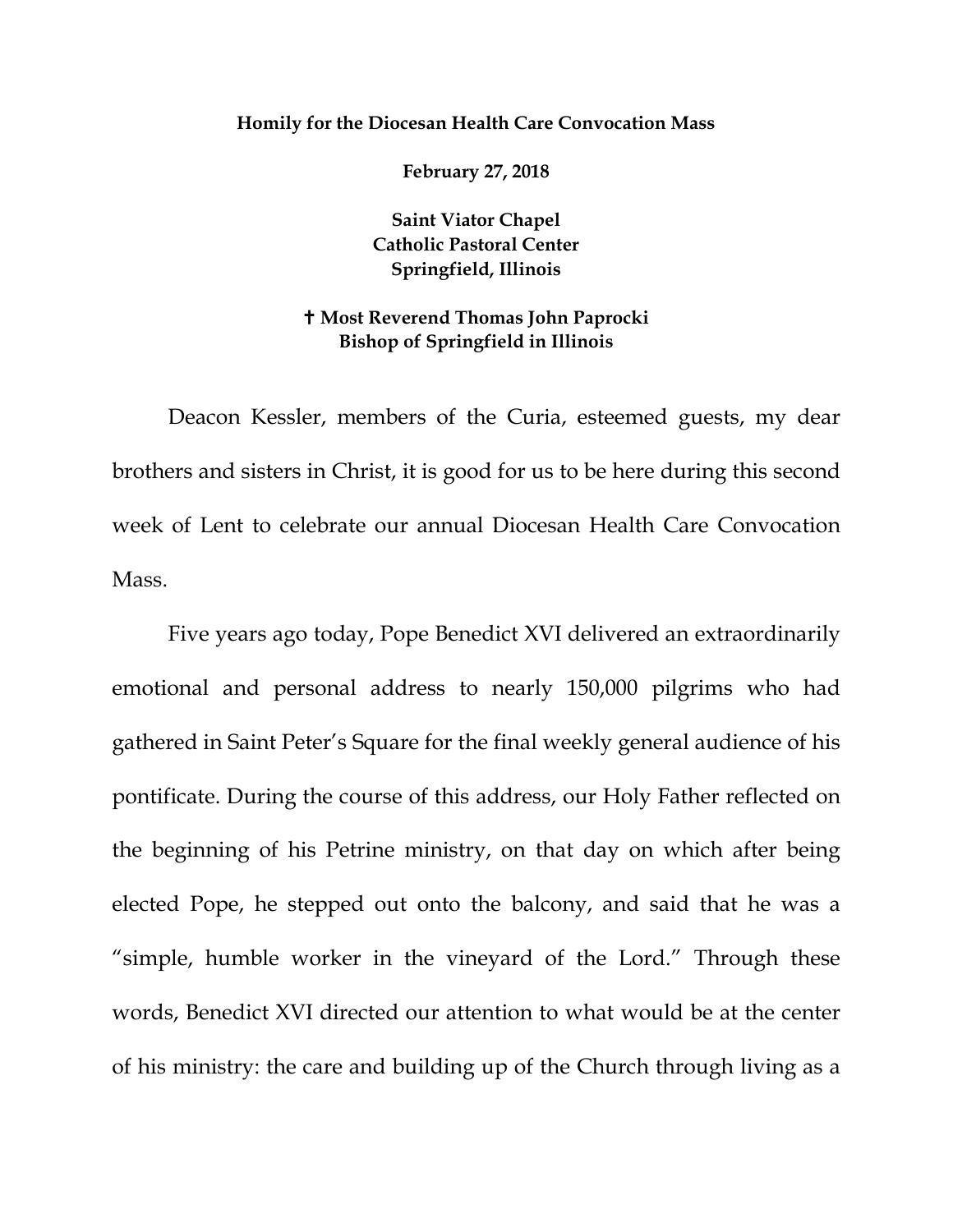disciple of our Lord. Then, in his final words to us, he pointed us back to the reality that Christ must be the central focus of our lives, since, without having a personal relationship with our Lord, our lives would lack direction and meaning.

My dear brothers and sisters in Christ, while we do not have the burden of exercising the papal ministry like Benedict XVI, we too are called to be simple, humble workers in the vineyard of the Lord. We are also called to build up the kingdom of God on earth through our living as Christ's disciples. In fact, our Gospel today calls us to humble service. Just a few moments ago, we heard our Lord speaking to the crowds and to His disciples, warning them of the dangers of seeking attention like the Pharisees who were hypocritically concerned with outward show, but did not put their preaching into practice. Our Lord calls us to a higher standard, telling us, *the greatest among you must be your servant. Whoever exalts himself will be humbled; but whoever humbles himself will be exalted.*

Jesus is the supreme example of this way of life. No one has had greater dignity than our Lord nor has anyone ever served others so diligently. This is still the case today: our Lord is always ready to serve us, to help us, and to lift us up from our falls. Given this reality, the question